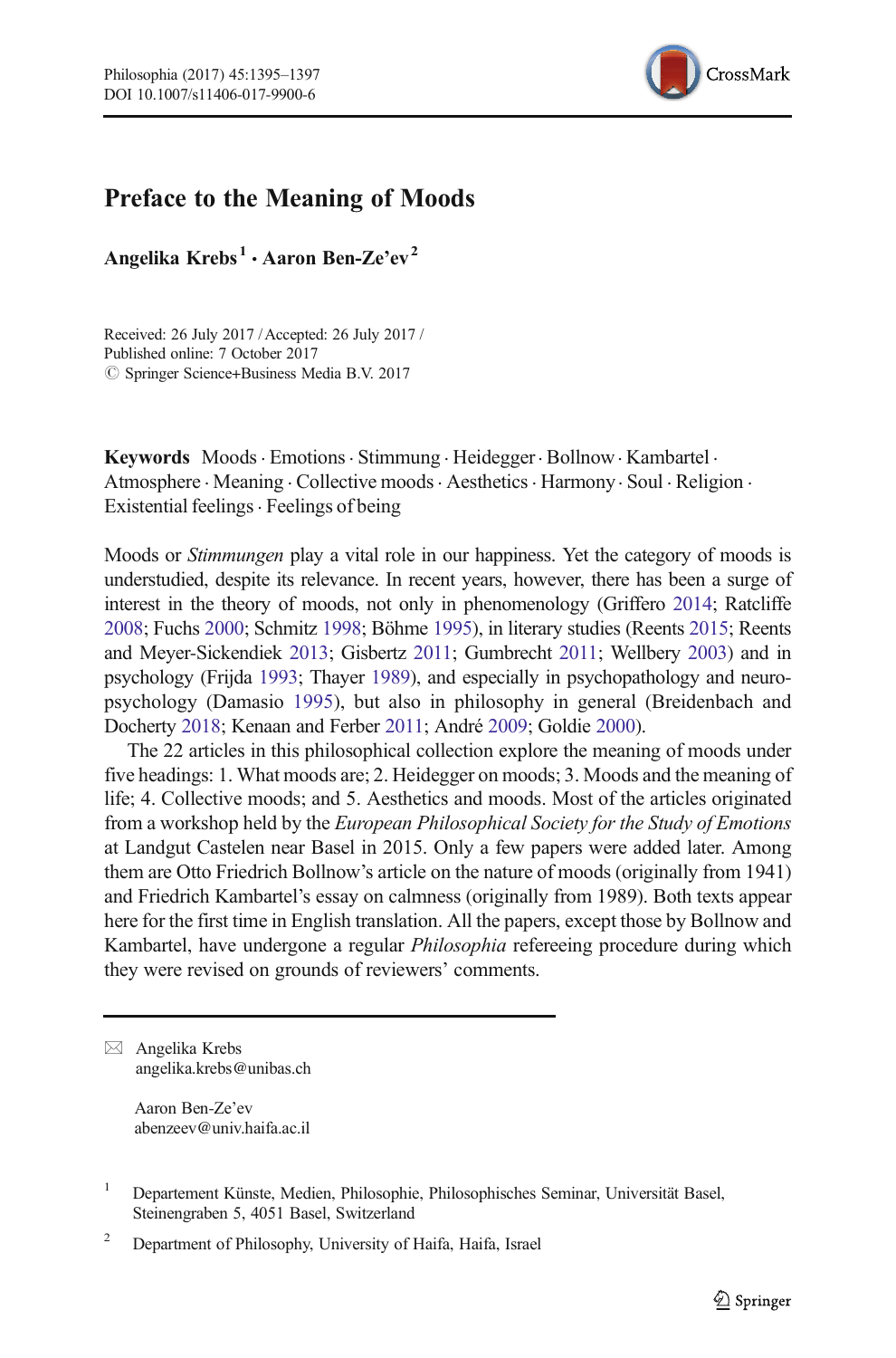<span id="page-1-0"></span>The collection begins with two central chapters from Bollnow's book Das Wesen der Stimmungen (The nature of moods). Although Martin Heidegger first explored the philosophical significance of Stimmungen and worked out their fundamental importance for our being-in-the-world, Bollnow's work is the classical text on moods, at least in German-language philosophy. Bollnow goes beyond Heidegger's fixation on one mood only, namely Angst or anxiety, and presents a balanced account of the entire variety of sad and happy moods.

As Bollnow explains, drawing on Heidegger, moods constitute the simplest and most original form in which human life comes to know itself. One best understands them in contrast to emotions in the narrow sense; such emotions are always intentionally directed towards a specific object. Moods do not have any specific object; they are states of being, structuring and coloring human existence as a whole.

Every mood, Bollnow continues, is a harmony (Übereinstimmung) between, first, the inner and outer world; second, the states of the body and the soul; and, third, the individual faculties of the soul, all of which are tuned to a uniform base tone. Because moods still live entirely in this unseparated unity of self and world, Bollnow argues that it is incorrect to account for moods solely on a subjective basis and to assume that they subsequently "rub off" on the world.

And, we might add, this is part of the reason why the German term Stimmung is virtually untranslatable into English and is retained in the original German in the translation of Bollnow's chapters in this volume. Stimmung refers to both mood and atmosphere, while in English "mood" belongs on the subjective side and "atmosphere" refers to the state of the world, such as a landscape in spring or a candlelit room.

To lend more plausibility to his central claim about moods as the foundation of the soul, Bollnow distinguishes between two types of moods: first, transient, unsteady, or "moody" moods (Launen), and second, persistent or basic moods (Grundstimmungen). Mood in English is closer to the first type, while Stimmung in German applies equally to both types.

Furthermore, mood in English has a sentimental ring. Yet Bollnow already differentiated between sentimental and non-sentimental moods: sentimental moods are, in a peculiar inversion of the natural perspective, pursued for their own sakes; in this selfgratifying form, they remain infertile and can corrupt the healthy life of the soul.

It is the non-sentimental, basic, subjective moods that are the major focus of this collection. Some of the articles engage directly with Bollnow's view, while others go back to Heidegger, Sartre, Wittgenstein, and Hegel, or approach the topic in a strictly systematic manner, either in general terms or with regard to more specific issues such as religious or mystical attitudes towards life, the individuality or collectivity of moods, and the expression of moods in film and literature.

## References

André, C. (2009). Les états d'âme. Paris: Odile Jacob, English: (2012). Feelings & Moods. Cambridge: Polity. Böhme, G. (1995). Atmosphäre. Frankfurt: Suhrkamp.

Bollnow, O. F. (1995). Das Wesen der Stimmungen. Frankfurt: Vittorio Klostermann.

Breidenbach, B., & Docherty, T. (2018). Mood: Aesthetics, Psychology, Philosophy. London: Routledge. Damasio, A. (1995). Descartes' Error. London: Picador.